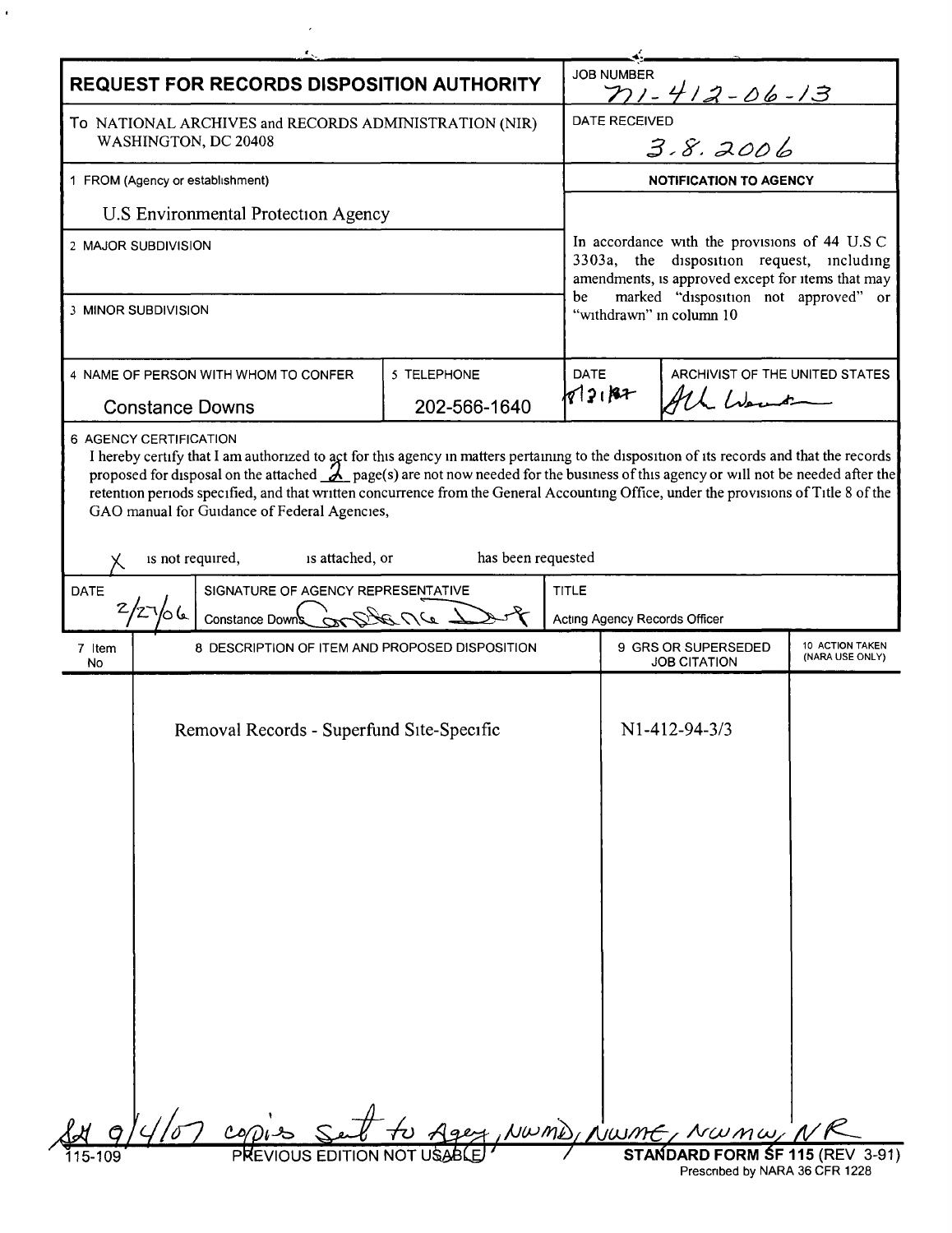# **EPA Records Schedule 013**

**Status:** Final, *02/29/2008*

**Title:** Removal Records - Superfund Site-Specific

**Program:** Superfund

**Applicability:** Agency-wide

**Function:** 108-024-01-01 - Perform Removals

# **NARA Disposal Authority:**

This schedule authorizes the disposition of the record copy in any media (media neutral), excluding any records already in electronic form. Records designated for permanent retention must be transferred to the National Archives in accordance with NARA standards at the time of transfer.

•  $N1-412-06-13$ 

## **Description:**

Includes site-specific records relatmg to emergency, time-cntical and non time-critical removal activities conducted by EPA and non-EPA lead (e.g., PRP, state, federal facilities, other) entities. Specific types of records include correspondence, memoranda, work plans, quality assurance project plans (QAPPs) financial and technical progress reports, sampling and analysis data, pollution reports (POLREPs) statements of work and other site-specific contract documentation, and CERCLIS Superfund removal records. Also includes removal response files.

Excludes: Removal actions conducted at remedial sites scheduled as EPA 014.

## **Disposition Instructions:**

**Item a(1):** Record copy - Nonelectronic

- **• Permanent**
- • Close inactive records at end of statute of limitations for initiation of cost recovery or when cost recovery settlement IS reached, whichever is later
- Transfer to the National Archives 15 years after file closure.

**Item** a(2): Record copy - Electronic

- **• Permanent**
- Close inactive records at end of statute of limitations for initiation of cost recovery or when cost recovery settlement is reached, whichever is later.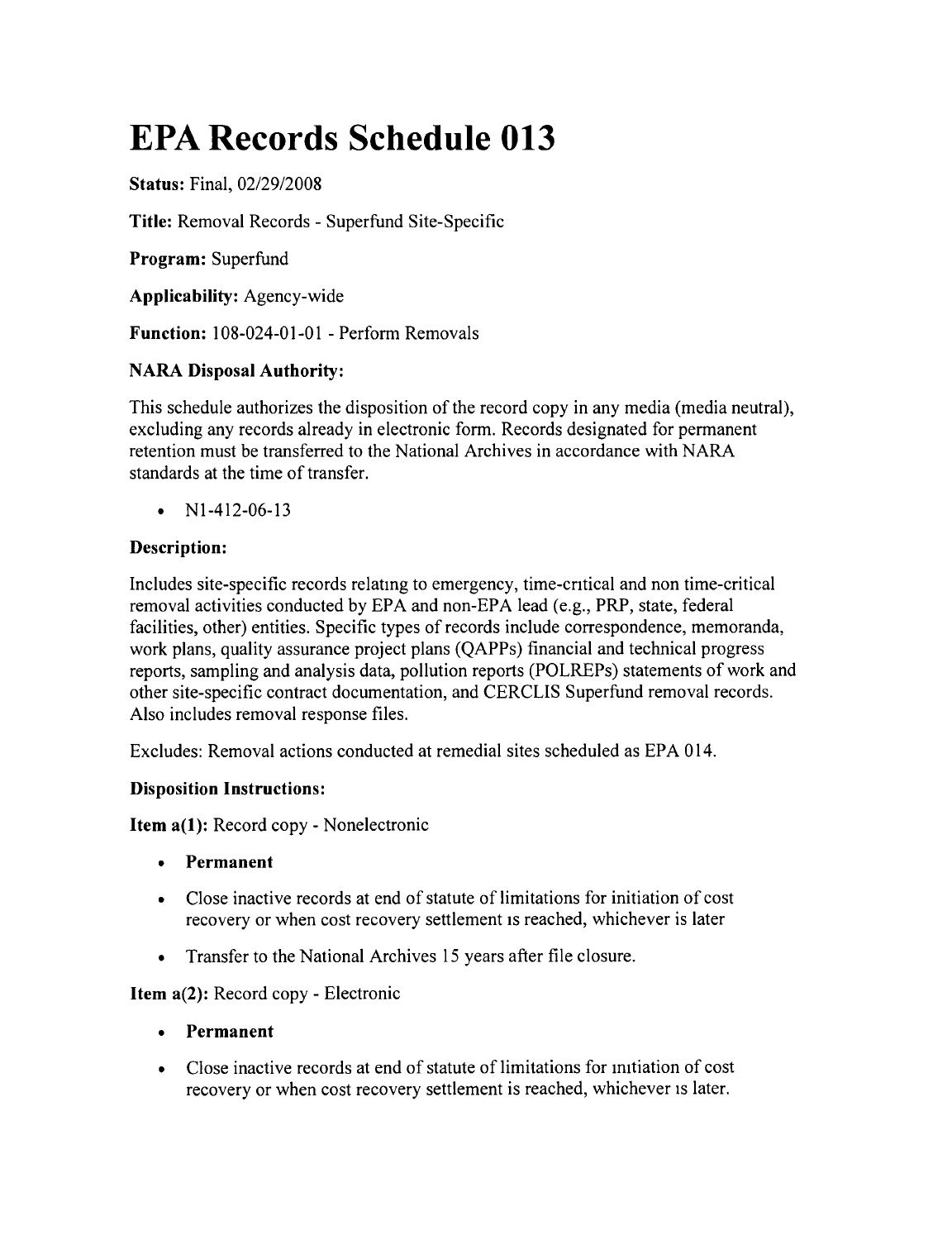• Transfer to the National Archives 5 years after file closure, with any related documentation and external finding aids, as specified in 36 CFR 1228.270 or standards applicable at the time.

Item a(3): Electronic copy of records transferred to the National Archives

- • Disposable
- Close file upon transfer to the National Archives.
- Delete after electronic record copy is successfully transferred to the National Archives.

### Guidance:

If the removal action becomes part of a remedial action, records are to be reassigned to the remedial site file and the regional organization responsible for managing the removal process is responsible for maintaining and implementing the disposition in accordance with EPA 014.

Microform copies are to be produced in accordance with 36 CFR 1230.10 and 1230.20. It is recommended that the organization retain a silver master as well as diazo set on site to simplify making copies.

Records containing sensitive information must be shredded or otherwise definitively destroyed to protect confidentiality.

Specific legal citations include, but are not limited to:

- • Comprehensive Environmental Response, Compensation and Liability Act of 1980, as amended, Sections 104 and 106, 42 USCA 9604 and 9606
- 40 CFR Part 300

#### Reasons for Disposition:

The disposition instructions have been rewritten as media neutral to allow for maintaining the record copy in EPA's electronic recordkeeping system

The following changes were made in the *02/29/2008* version.

- Divided item a into three subitems,  $a(1)$ - $(3)$ .
- Revised the titles of disposition items  $a(1)$ -(3).
- Revised the disposition instruction for item  $a(3)$ .

Item c for electronic copies created with word processing and electronic mail applications was deleted *08/09/2006* pursuant to NARA Bulletin 2006-04.

#### Custodians: